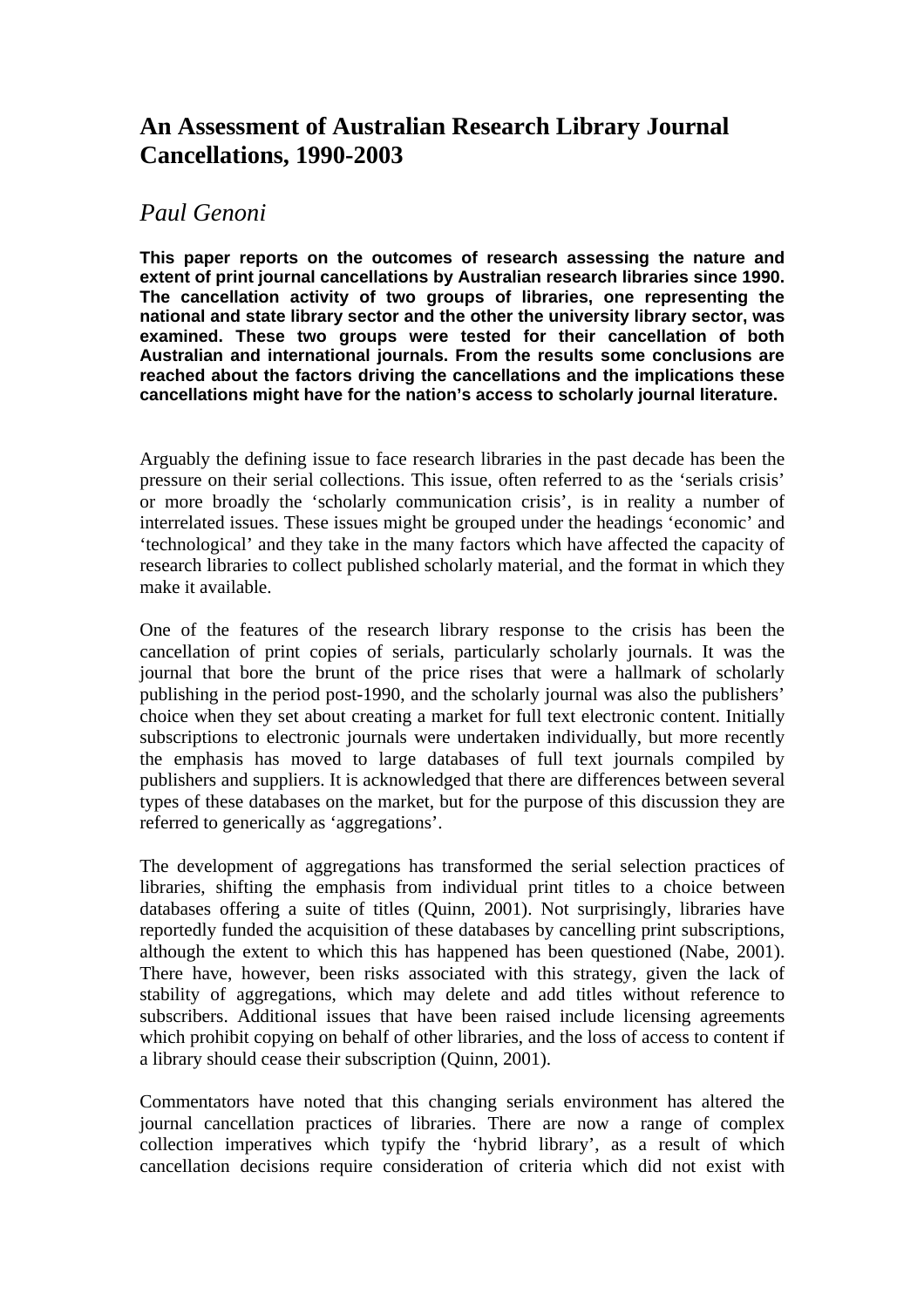collections that were overwhelmingly print based (Jaguszewski & Probst, 2000; Rupp-Serrano, Robbins, & Cain, 2002).

Other research that has been conducted regarding the uptake of electronic journals has focused on the reading behaviour and preferences of library users (Morse & Clintworth, 2000; Tenopir & King, 2002; Maula & Talja, 2003; Smith, 2003; Vaughan, 2003). For the most part the results of these studies have reported users' preference for the convenience of electronic journals, and this has in turn further justified libraries in their decision to cancel print subscriptions.

### **Aims of the research**

The research results presented in this paper were derived as a partial outcome of a study examining the changing availability of Australian journals in research library collections.

This particular component of the research was initially undertaken in order to measure the impact of aggregations on print journal subscriptions. The intention had been to focus on the cancellations in the post-2000 period, in order to assess the cancellation impact of the full text availability of Australian journals delivered as part of the Australian Public Affairs Full Text (APA-FT) database. It was decided, however, that a study of cancellation activity over a longer period was warranted. The uptake of electronic full-text via a number of large scale databases from the mid-1990s on – in many cases including titles that are duplicated in the APA-FT database - meant that it was impossible to establish with any high degree of accuracy the impact of one database alone.

It also became apparent that in order to understand the impact of aggregations it would be necessary to examine cancellation patterns as they existed prior to their introduction. As a result the study was extended back to 1990 with a view to assessing the impact of other likely causes of cancellations during this period, in particular those associated with rises in the cost of scholarly journals.

The aim of the research was therefore to track journal cancellations by Australian research libraries for the period 1990 to 2003, in order to;

- assess rates of cancellation of established journals,
- discover if there were patterns of cancellations which could be attributed to either economic factors or to developments in the availability of electronic periodicals, particularly in the form of aggregations.

It was decided to separate the body of research libraries into the grouping of the national, state and territory libraries affiliated with the Council of Australian State Libraries (CASL), and the university based libraries affiliated with the Council of Australian University Librarians (CAUL). This distinction was made in the belief that the CASL and CAUL libraries have been responding to different circumstances due to the differences in the nature of their collections and services.

## **Methodology**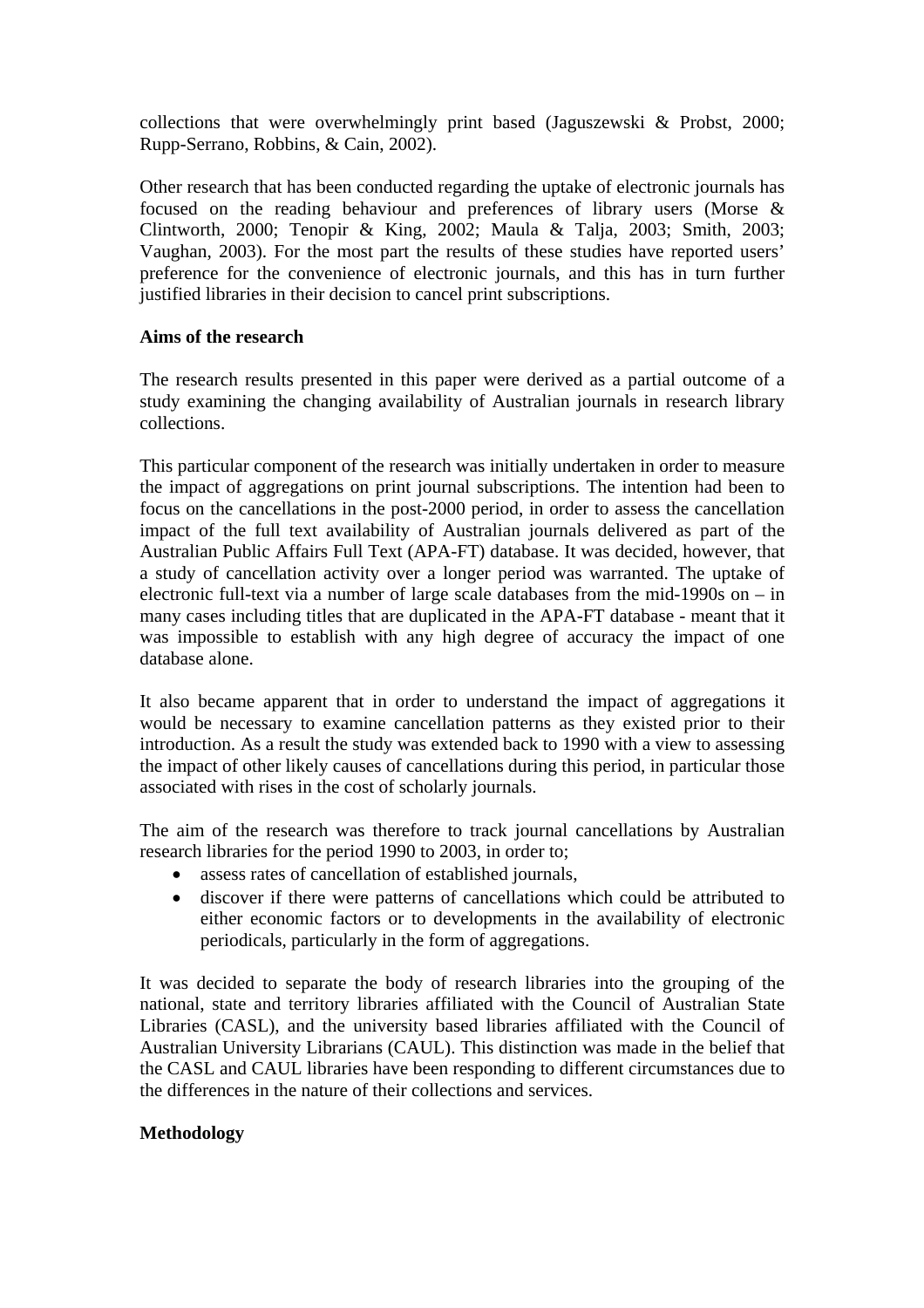The study commenced with a review of the CAUL statistics recording cancellation activity by the university libraries. It became clear that these statistics are flawed in a number of ways (Genoni, 2004), and that a different approach to the task of assessing cancellation activity was warranted. It was therefore decided to undertake a study of cancellations that was 'journal based', rather than one which depended on the 'institution based' figures supplied by the CASL or CAUL libraries.

Thirty Australian titles were selected by a form of purposive sampling, with each of the selected titles meeting the following criteria.

- They are available in full text on the APA-FT database.
- They are established journals, having commenced publication prior to 1990.
- They are still active.
- They are targeted at a scholarly audience. (All but two of the journals are identified as being an 'academic-scholarly' publication by *Ulrich's International Periodical Directory*. The exceptions are *Eureka Street* and *Island*, both of which are recorded – erroneously - as 'Consumer publication'.)

All of these titles are published in Australia with the exception of *Antipodes: A North American Journal of Australian Literature,* which is published in New York.

Thirty international journals were selected. In order to create a sample which was comparable to the Australian titles, social science and humanities journals were selected. The international journals met the following criteria.

- They are available in full text on the ProQuest 5000 database.
- The full text coverage commenced before 2000.
- They are established journals, having commenced publication prior to 1990.
- They are still active.
- There were no stated embargoes on the availability of the full text (on the understanding that embargoes would act as a disincentive to the cancellation of the full text (Brooks, 2003)).
- They are targeted at a scholarly audience. (All of the journals are identified as being an 'academic-scholarly' publication by *Ulrich's International Periodical Directory*.)

Journals included in the APA-FT and ProQuest 5000 databases were selected because of their electronic availability. That is, as it was hoped to assess the impact of aggregations on print subscriptions, then it was desirable that libraries had a known source of access to these journals in an electronic form.

Seven CASL libraries access APA-FT through a subscription held by the CASL Consortium, and in excess of twenty university libraries have access to APA-FT via the subscription of the CAUL Electronic Information Resources Committee (CEIRC). Most other university libraries access APA-FT through independent subscriptions. CEIRC also provides access to ProQuest 5000 for in excess of thirty university libraries. ProQuest 5000 is the most heavily subscribed of the CEIRC provided aggregations that offer access to international journals. The CASL Consortium has not yet provided members with access to ProQuest 5000 or a similar database of international titles (CASL Consortium, 2004).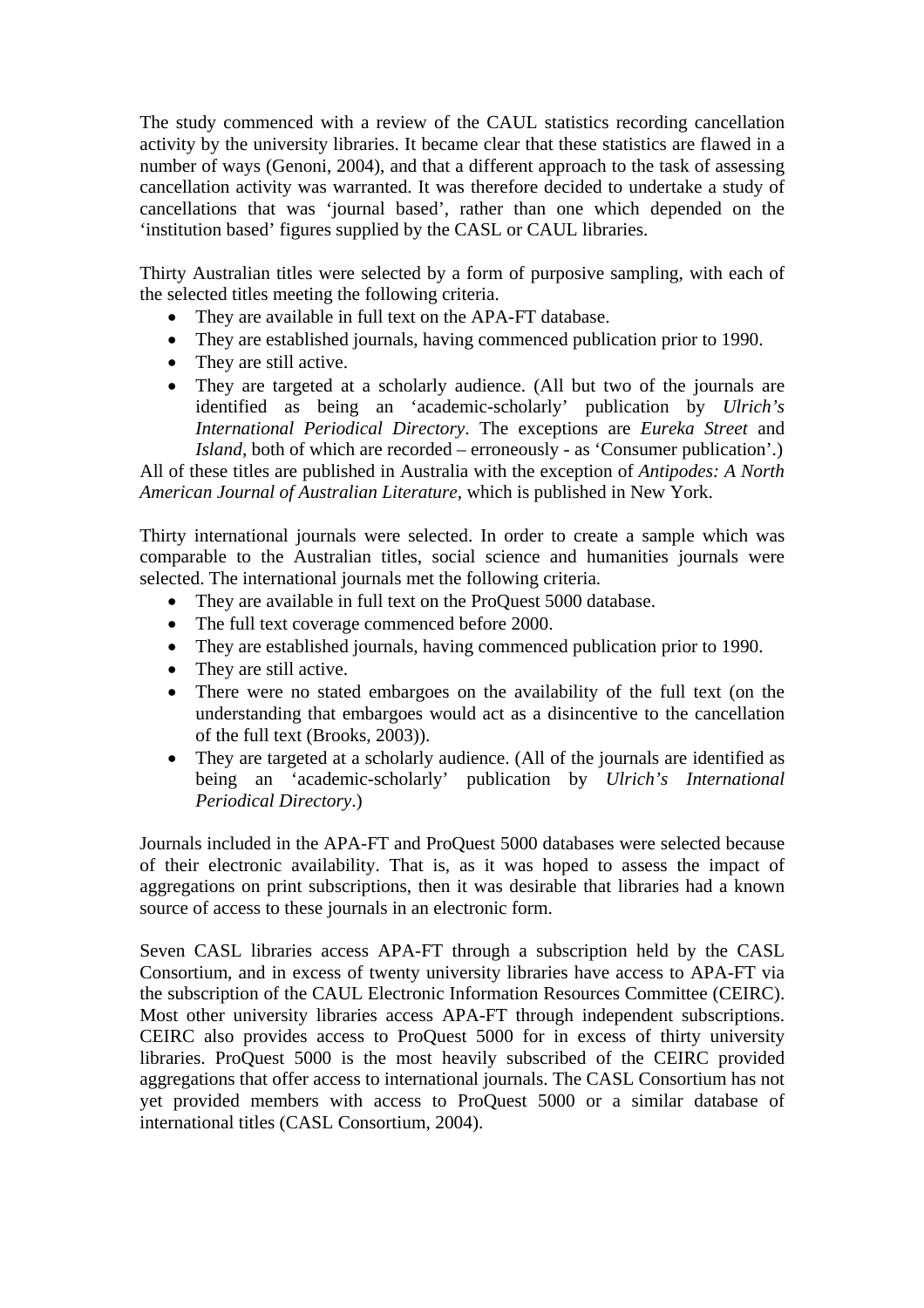Holdings for all of the sixty titles were then checked using Kinetica. Records were made of holdings by CASL and CAUL libraries, and of all post-1990 cancellations by these same libraries. When a title had ceased being received it was assumed that it had been actively cancelled by the library concerned. It was of course not possible to tell exactly when the decision to cancel had been taken. The date recorded therefore is the cover date of the last issue of the journal received. The prepayment of subscriptions will have meant that in some cases the decision to cancel a title will take place in a calendar year prior to the publication and receipt of the last copy.

In many cases it was not possible to determine the state of a subscription by looking at the Kinetica record. A number of 'holdings' statements simply record that a library holds a title, but with no further details, or it is difficult to tell from the holdings record if a title is still being received or not. In all of these cases a check was then undertaken using library catalogues in order to determine accurately the state of the subscription. In several cases where this was still not clear a phone call was made to the library concerned to seek clarification.

Checking with local catalogues was also necessary for several libraries that have not contributed full data to Kinetica. If there were questions about the completeness of a library's records on Kinetica, all sixty titles were checked against that library's catalogue.

The data was collected between February and April 2004. As the data collection occurred early in 2004, it is probable that the final issues of journals with 2003 cover dates have not yet been received or accessioned, or that catalogue records and Kinetica records have not yet been appropriately amended. It is therefore highly likely that the cancellations recorded for 2003 are understated. No cancellations were recorded for 2004.

#### **Limitations**

Although the original intention had been to focus on titles with Australian content, it was decided that a comparison with international titles would enrich the picture of cancellation activity during this period.

Consideration was given to creating a second set of Australian titles, with the intention of establishing a form of control. These would be journals that were not included in APA-FT. This was abandoned when it was realised that the journals which could be appropriately identified were often available from other full text sources, in which case cancellation could still be an outcome of their being available in electronic full text; or that the journals were of a non-academic type or with restricted circulation, in which case they were of a qualitatively different type. In this latter case it was believed that comparisons between the two groups of journals would serve very little value given the substantial differences between them. The notion of using a control group was therefore abandoned.

The selection of journals from the APA-FT database meant that they are social sciences and humanities titles. This was appropriate, however, as the research was driven in part by a curiosity about the degree to which Australians' capacity to find information or content about their own nation may have been affected by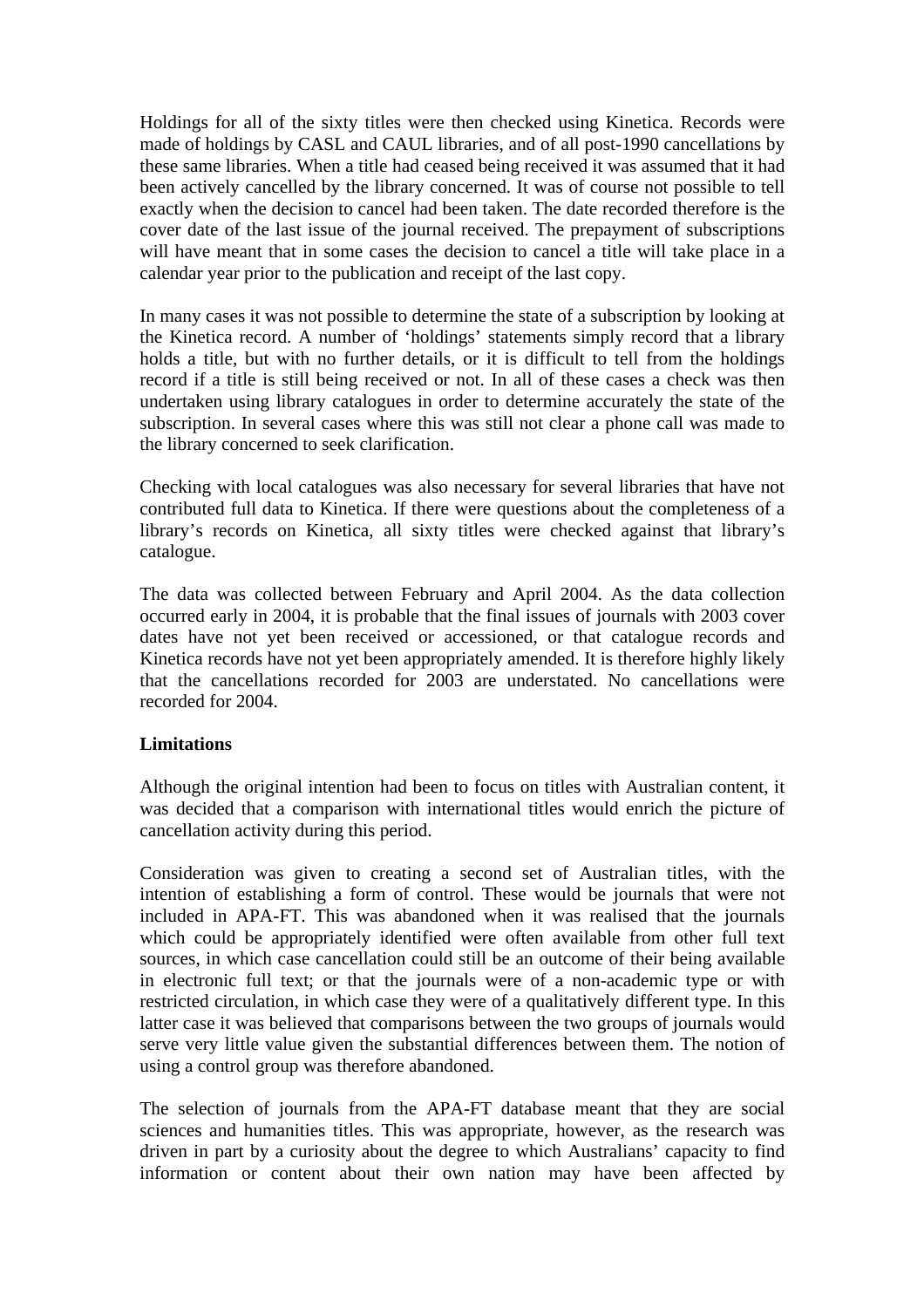cancellations. For reason of making comparisons the group of international titles was also selected from these same disciplines. It may well be, however, that different imperatives have been operating for science, medicine and technology (SMT) journals, both in terms of the price rises they have experienced, and their desirability in electronic form. Therefore a similar investigation using SMT journals might produce different results.

#### **Australian Journals**

Table 1 represents the current subscriptions to (hold.), and cancellations since 1990 (canc.) of, the thirty Australian titles. They have been separated by CASL libraries and CAUL libraries. In some cases the total for either CASL or CAUL exceeds the number of libraries belonging to these groupings. This is the result of multiple subscriptions recorded for single institutions.

|                                           | <b>CASL</b>    | <b>CASL</b>    | <b>CAUL</b>    | <b>CAUL</b>    | <b>Total</b>   | <b>Total</b>   |
|-------------------------------------------|----------------|----------------|----------------|----------------|----------------|----------------|
| <b>Title</b>                              | hold.          | canc.          | hold.          | canc.          | hold.          | canc.          |
| Alternative Law Journal                   | 7              | 0              | 39             | 13             | 46             | 13             |
| Antipodes                                 | 4              | $\overline{2}$ | 15             | 3              | 19             | 5              |
| Australian Aboriginal Studies             | 8              | 1              | 48             | 6              | 56             | $\overline{7}$ |
| Australian Archaeology                    | 5              | 1              | 18             | 1              | 23             | $\overline{2}$ |
| Australian Geographer                     | 8              | 0              | 29             | 10             | 37             | 10             |
| <b>Babel</b>                              | 5              | 1              | 15             | 5              | 20             | 6              |
| Bull. Bib Soc of Aust & NZ                | 7              | 0              | 9              | 4              | 16             | 4              |
| <b>Eureka Street</b>                      | 8              | 0              | 37             | 3              | 45             | 3              |
| Flinders J. of History & Politics         | 4              | 0              | 8              | $\overline{2}$ | 12             | $\overline{2}$ |
| Hecate                                    | $\overline{7}$ | 0              | 31             | 11             | 38             | 11             |
| Historical Rec. of Aust. Science          | 8              | 1              | 18             | 8              | 26             | 9              |
| <b>Institute of Public Affairs Review</b> | 8              | 0              | 11             | 9              | 19             | 9              |
| Island                                    | 7              | 1              | 32             | 3              | 39             | 4              |
| <b>JAS</b>                                | 7              | 0              | 41             | 9              | 48             | 9              |
| Journal of Industrial Relations           | 8              | 0              | 42             | 11             | 50             | 11             |
| Journal of Pacific History                | 6              | 1              | 27             | 12             | 33             | 13             |
| Journal of Tourism Studies                | 4              | 0              | 30             | 3              | 34             | 3              |
| LINQ: Literature in North Q'land          | 5              | 0              | 15             | 3              | 20             | 3              |
| Margin                                    | 5              | 1              | 9              | 3              | 14             | 4              |
| Musicology Australia                      | 5              | 0              | 18             | 4              | 23             | 4              |
| Overland                                  | $\overline{7}$ | 0              | 37             | 5              | 44             | 5              |
| Papers: Explor. in Childrens Lit.         | 5              | 1              | 21             | 5              | 26             | 6              |
| Policy                                    | 8              | 0              | 28             | 1              | 36             | 1              |
| Prometheus                                | 8              | 0              | 20             | 10             | 28             | 10             |
| Social Analysis                           | 4              | 3              | 15             | 3              | 19             | 6              |
| Sabretache                                | 6              | 1              | 1              | 1              | $\overline{7}$ | $\overline{2}$ |
| South Aust. Geographical J.               | 3              | 1              | 6              | 7              | 9              | 8              |
| Southern Review                           | 8              | 0              | 33             | 12             | 41             | 12             |
| <b>St Mark's Review</b>                   | 5              | 1              | 9              | 2              | 14             | 3              |
| <b>Tasmanian Historical Studies</b>       | 5              | 1              | $\overline{2}$ | 3              | $\overline{7}$ | 4              |
| Total                                     | 185            | 17             | 664            | 172            | 849            | 189            |

#### **Table 1 Australian journals; holdings 2004 & cancellations 1990-2003**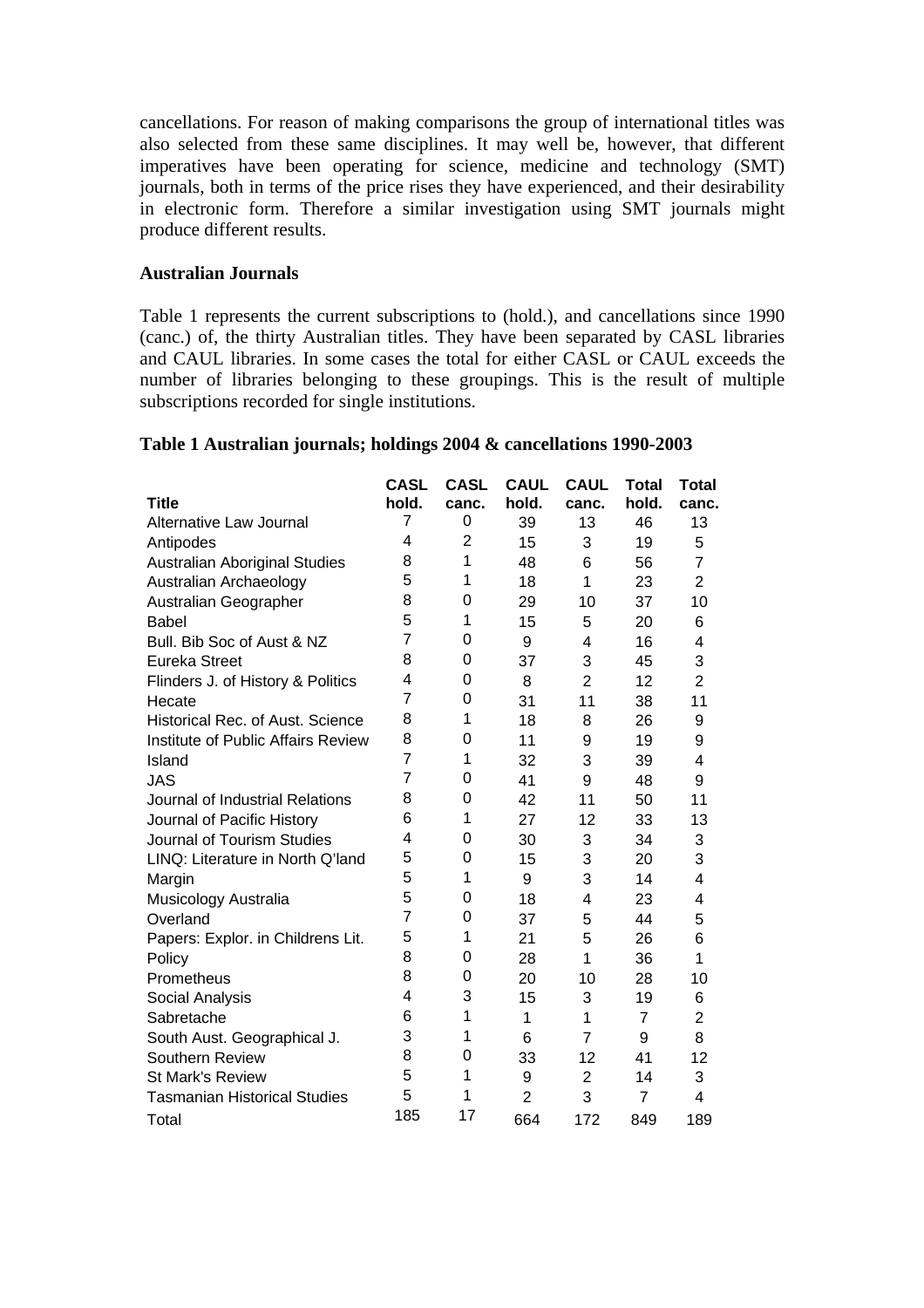The apparently high rate of cancellations is immediately obvious, particularly amongst CAUL libraries. The CAUL libraries cancelled 20.5% of their holdings for this group of journals in the surveyed period, whereas the cancellation rate by the CASL libraries was substantially lower at 8.41%. The overall cancellation rate for both groups of libraries was 18.2%, with every journal in the sample group experiencing at least one cancellation.

The journals which experienced the highest overall rate of cancellation were *South Australian Geographical Journal* (47%) and *Tasmanian Historical Studies* (36.3%). This may suggest that Australian journals with a regional focus are prone to cancellation, although this evidence is contradicted by the comparatively low cancellation rate experienced by *LiNQ: Literature in North Queensland* (13%).

Graph 1 presents the cancellations of Australian journals by years.



**Graph 1 CASL & CAUL cancellations of Australian titles**

There was little evidence of cancellations of Australian journals at the beginning of the 1990s, but they soon began to occur.

Cancellations for the years 1992-1997 appear to have occurred at a fairly steady rate, although the figures do indicate a 'mini-peak' in 1993. This was the year of the first crisis in the value of the Australian dollar for the decade. The second currency crisis occurred in late 1997 and into 1998, and the impact of this event is also indicated in the graph. This evidence suggests that reductions in the value of the Australian dollar induced libraries to not only cancel international journals, but also to reduce their holdings of Australian titles as part of an overall reappraisal of their subscriptions.

Graph 1 also indicates that the cancellation activity of Australian journals post-1998 has continued at a higher level than pre-1998. The continued low value of the dollar during this period – yet another low point was achieved in 2001 – undoubtedly continued to have an impact. It is also very likely, however, that these cancellations have been influenced by the increasing availability of Australian journals in electronic format, particularly with the advent of APA-FT which became available in 2000.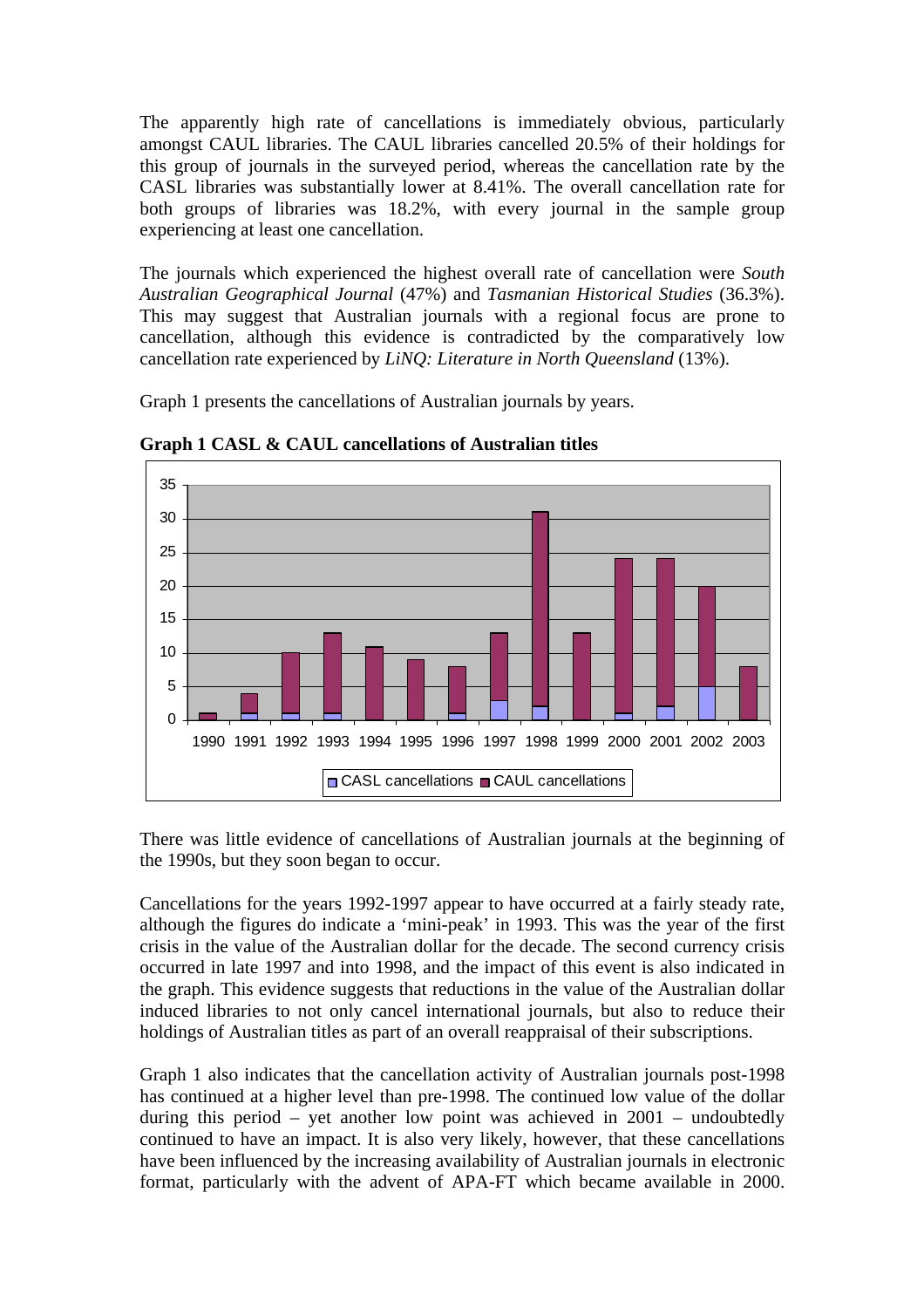Certainly there is a suggestion from the 2002 figures that CASL libraries may have become more active in cancelling Australian journals.

#### **International Journals**

Table 2 represents the current subscriptions to, and cancellations of, the thirty international titles.

| Table 2 International journals; holdings 2004 & cancellations 1990-2003 |  |  |  |
|-------------------------------------------------------------------------|--|--|--|
|-------------------------------------------------------------------------|--|--|--|

|                                   | <b>CASL</b>    | <b>CASL</b>    | <b>CAUL</b>    | <b>CAUL</b>    | <b>Total</b>   | <b>Total</b>   |
|-----------------------------------|----------------|----------------|----------------|----------------|----------------|----------------|
| <b>Title</b>                      | hold.          | canc.          | hold.          | canc.          | hold.          | canc.          |
| <b>Adult Education Quarterly</b>  | 0              | $\overline{2}$ | 16             | 7              | 16             | 9              |
| American Anthropologist           | 3              | $\overline{2}$ | 18             | 6              | 21             | 8              |
| <b>Anthropological Quarterly</b>  | $\mathbf 0$    | 1              | 5              | 4              | 5              | 5              |
| Brit J for the History of Science | $\overline{2}$ | 1              | 5              | 8              | $\overline{7}$ | 9              |
| Canadian J of Public Health       | 0              | 1              | $\overline{7}$ | 8              | 7              | 9              |
| <b>Catholic Historical Review</b> | $\Omega$       | 1              | $\overline{7}$ | 4              | 7              | 5              |
| <b>Communication Quarterly</b>    | 1              | 1              | $\overline{7}$ | 3              | 8              | $\overline{4}$ |
| <b>Daedalus</b>                   | 1              | 3              | 16             | 12             | 17             | 15             |
| <b>Dispute Resolution Journal</b> | 0              | $\Omega$       | 8              | 3              | 8              | 3              |
| <b>Economic Geography</b>         | 3              | 1              | 12             | 19             | 15             | 20             |
| <b>Educational Theory</b>         | $\mathbf 0$    | 1              | 25             | 14             | 25             | 15             |
| <b>German Quarterly</b>           | 0              | 1              | 13             | $\overline{2}$ | 13             | 3              |
| Harvard J of Law & Pub Policy     | 0              | 0              | 5              | $\overline{7}$ | 5              | $\overline{7}$ |
| Historian                         | $\overline{2}$ | 1              | 9              | 3              | 11             | 4              |
| Journal of Canadian Studies       | 1              | 1              | 8              | 6              | 9              | $\overline{7}$ |
| J of Comparative Family Stud      | 1              | $\overline{2}$ | $\overline{7}$ | 16             | 8              | 18             |
| Journal of Consumer Research      | 0              | 1              | 24             | 11             | 24             | 12             |
| Journal of Contemporary Asia      | 4              | 0              | 21             | 16             | 25             | 16             |
| Language and Speech               | $\mathbf 0$    | 1              | 14             | $\overline{7}$ | 14             | 8              |
| <b>Literary Review</b>            | $\overline{2}$ | 1              | 2              | 3              | 4              | 4              |
| <b>Mankind Quarterly</b>          | 3              | 1              | 3              | 3              | 6              | 4              |
| Modern Age                        | $\mathbf 0$    | 1              | $\mathbf 0$    | 1              | 0              | $\overline{2}$ |
| New Z J of Industrial Relations   | $\overline{2}$ | 1              | 12             | 4              | 14             | 5              |
| <b>Pacific Affairs</b>            | $\overline{7}$ | 0              | 20             | 11             | 27             | 11             |
| <b>Review of Metaphysics</b>      | 0              | 1              | 14             | 3              | 14             | $\overline{4}$ |
| <b>Rural Sociology</b>            | 0              | 1              | 15             | 9              | 15             | 10             |
| <b>Social Forces</b>              | $\mathbf 0$    | 1              | 12             | 18             | 12             | 19             |
| <b>Texas Law Review</b>           | 0              | 1              | 9              | 5              | 9              | 6              |
| <b>Theological Studies</b>        | $\mathbf 0$    | 1              | 10             | 3              | 10             | 4              |
| World Policy Journal              | 1              | 0              | $\overline{7}$ | $\overline{2}$ | 8              | $\overline{2}$ |
| Total                             | 33             | 30             | 331            | 218            | 364            | 248            |

These figures indicate that libraries have been more aggressive in cancelling international journals than Australian journals. In this case, however, it is the CASL libraries that have been more active. CASL libraries have cancelled 47.6%, and CAUL libraries 39.7%, of subscriptions to international titles. Overall 40.52% of subscriptions have been cancelled.

It is also apparent that the cancellation rate by CASL libraries would have been much higher if journals that include content relevant to the Australian region were excluded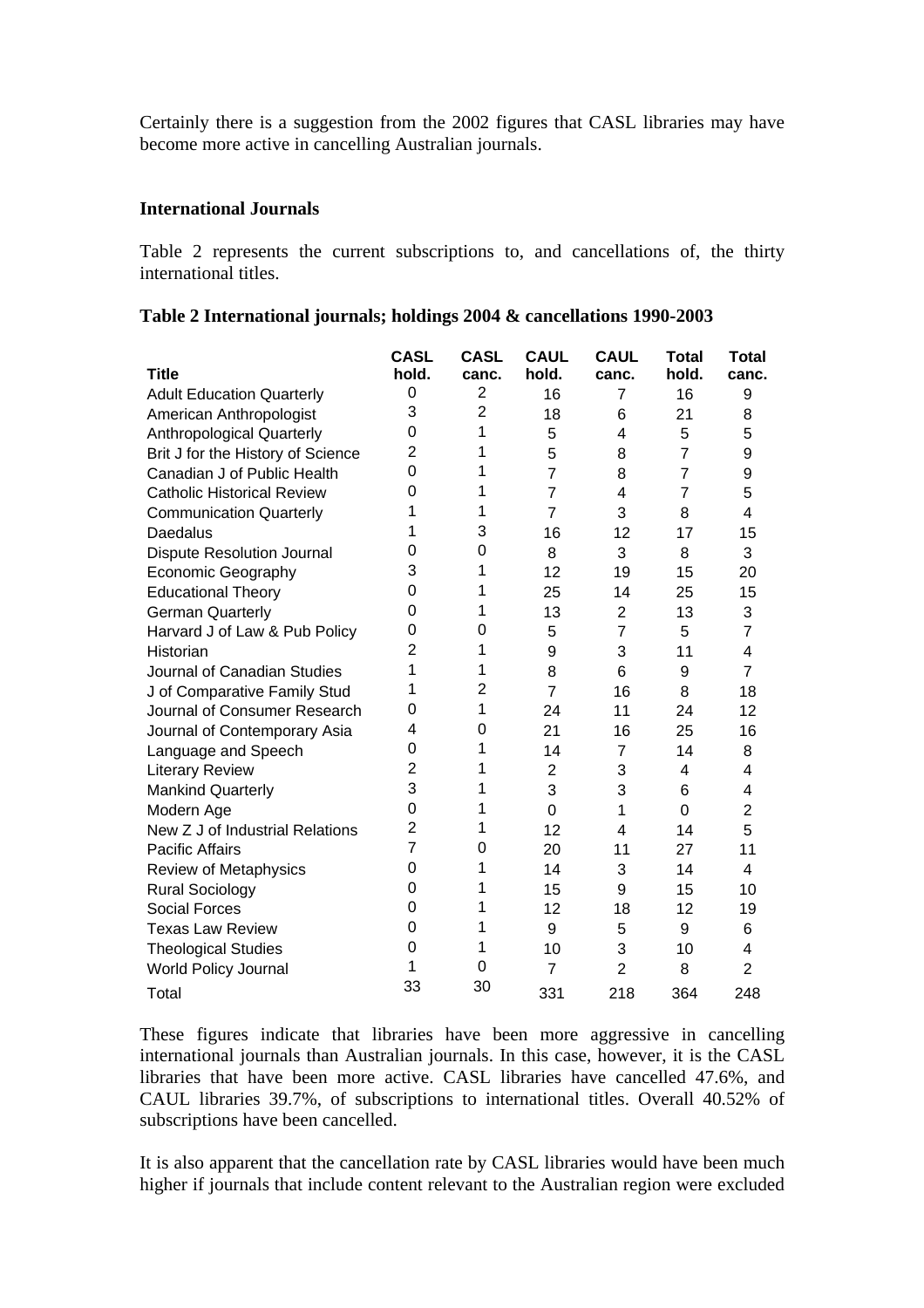from the sample. Neither *Pacific Affairs* nor the *Journal of Contemporary Asia*  suffered a single CASL cancellation, and excluding them would bring the figure for CASL cancellations up to 57.7%.

The majority of the decline in CASL subscriptions to international journals is attributable to the NLA. In 1990 the NLA held 28 of the 30 international journals included in the sample, but they have current subscriptions to 5 of these titles only. Of the 23 journals cancelled by the NLA, the final copies of 18 of these were received in 1994 or 1995. It was in these years that the Library instigated a significant shift in its collecting priorities. Mounting financial pressure, exacerbated by the decline in the value of the Australian dollar, was undoubtedly influential in this decision, but the Library was also driven by a desire to sharpen its focus on Australian content. The NLA therefore decided to substantially reduce its previous level of international collecting, including journals. The NLA's *Annual Report* for 1994-95 stated that:

A key element in the Library's strategic plan is the reduction of the amount of material collected from overseas. The Library has moved away from the belief that it can best serve the needs of users and the Australian library community by developing a large pan-disciplinary collection containing substantial amounts of material from around the world. An increasing amount of material is being acquired by other Australian libraries and much of it duplicates the National Library holdings. (National Library of Australia, 1995)

The impact of this decision on the sum of the journals available within the CASL libraries is worth pondering. In 1990, 28 of the 30 journals had at least one CASL holding, but by 2004 this had been reduced to 14, a loss of 14 titles. Rather than being increasingly available in other libraries as the NLA had suggested, the 14 'lost' journals had their subscriptions to print copies in CAUL libraries reduced by 41% between 1990 and 2003. And whereas the content of these journals has recently become more widely available to university library users as a result of the CEIRC ProQuest 5000 subscription, this has been of little or no benefit to users without university affiliation. Even if the university libraries permit walk in use of databases of electronic journals, this is likely to be an unfamiliar and daunting experience which would effectively prevent most public users from accessing these journals.

There is also a further suggestion in these results of the extent to which diversity has been lost from the CASL collections. The two most widely held journals – with a total of 11 subscriptions – were *Journal of Contemporary Asia* and *Pacific Affairs.* They did not suffer one cancellation during a period when the last CASL subscriptions to 14 titles were lost.

It is also worth pondering the fate of *Modern Age*. This title was previously subscribed to by one CASL library (NLA) and one CAUL library (University of Sydney). These subscriptions ceased in 1995 and 1998 respectively. There is now no recorded subscription to the print version of this journal on the National Bibliographic Database.

Graph 2 presents a longitudinal representation of the cancellation activity for international titles by CASL and CAUL libraries.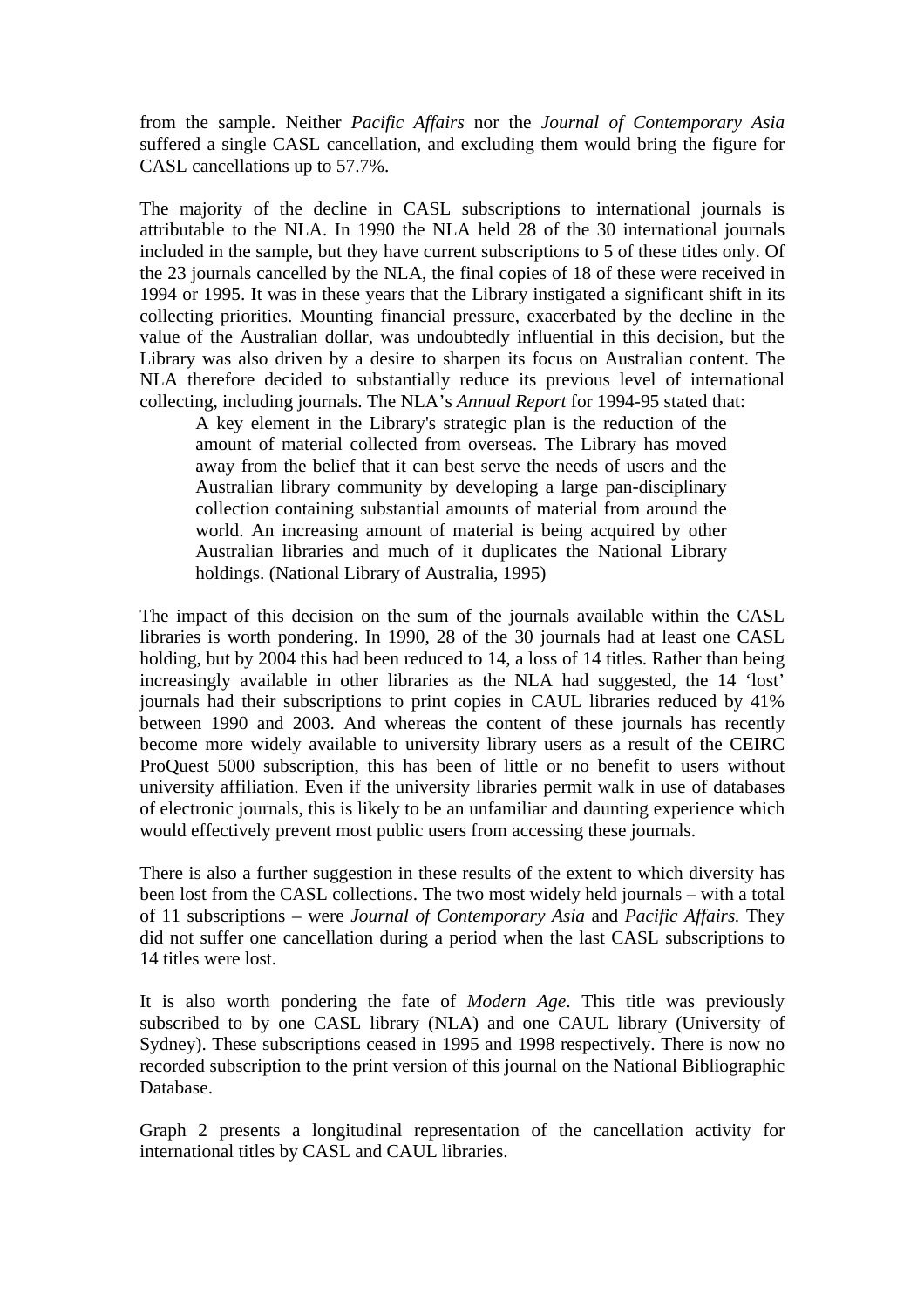

**Graph 2 CASL & CAUL cancellations of international titles**

Generally the trend has been for increasing cancellation of international journals. The low figure recorded for 1997 would appear to be something of a statistical aberration, which would in all likelihood be corrected by a larger sample.

The impact of the National Library's change of collecting policy in 1994 – referred to above – is apparent, as is the breach caused by the currency crisis in 1998. Cancellation rates have, however, remained high since then. The low point reached by the Australian dollar in 2001 is again reflected in the figures. It is also probable that the continued high rate of cancellation of international titles reflects the widespread availability of these titles in electronic formats, including as part of aggregations such as ProQuest 5000.

The decreased rate of cancellations of international titles by CASL libraries in very recent years likely reflects the fact that their holdings of these titles have been reduced to little more than a core collection.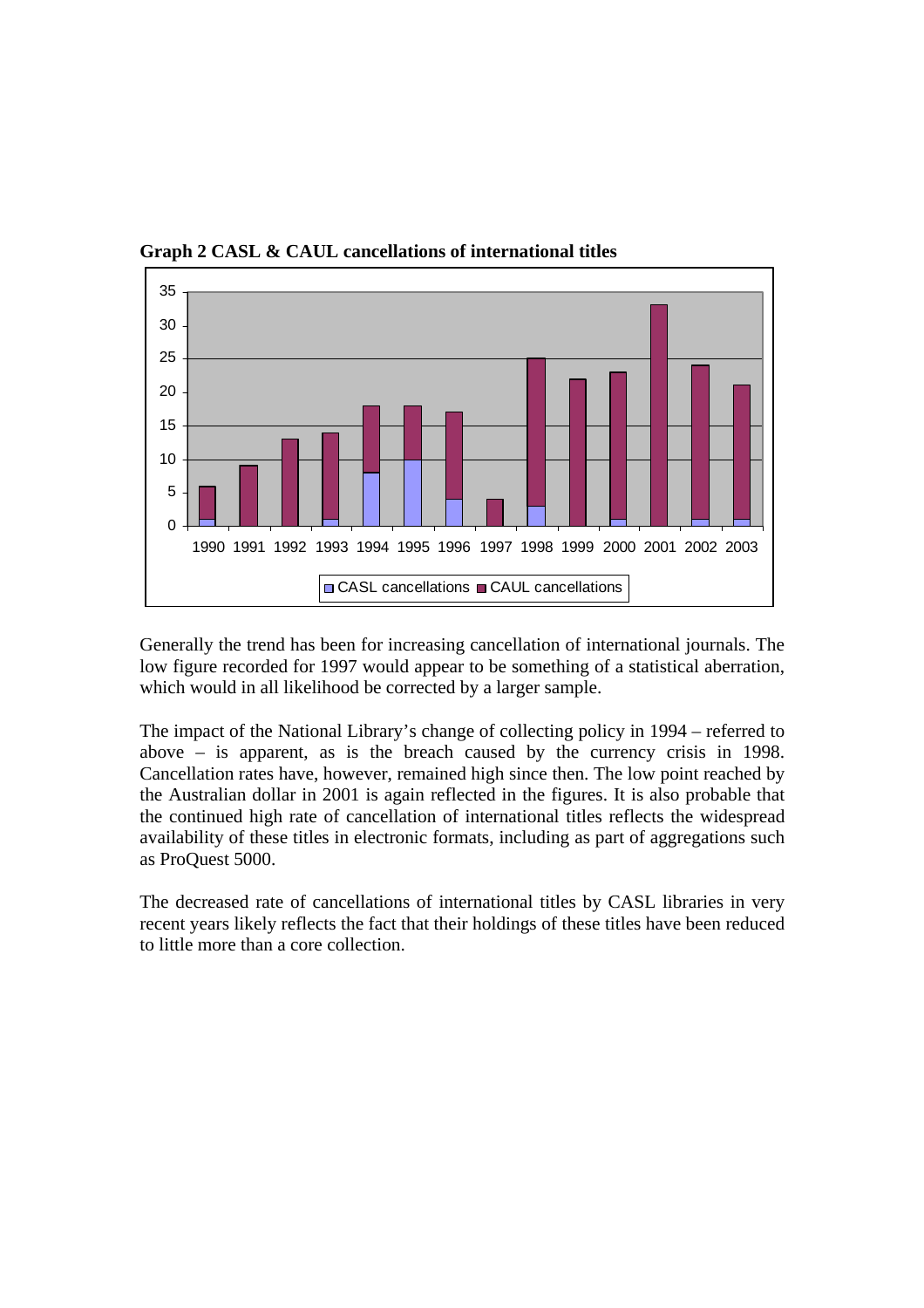

**Graph 3 CASL journal cancellations 1990-2003**

The notable feature of Graph 3 is its stark representation of the cancellations of international journals undertaken by the NLA in 1994 and 1995. All of the CASL cancellations recorded in this survey for those two years were by the NLA. Although these years were by far the most active for cancellations of international titles by the NLA, they have been ongoing since then, with subscriptions declining from 12,317 in 1995 to 9,139 in 2000 (Gatenby, 2000).

The other feature worth noting is the result for 2002, which might indicate the commencement of a trend towards the cancellation of Australian titles. As the CASL collections are reduced to a core set of international journals, it may well be that access to the electronic full text of Australian journals via APA-FT will be funded by the reduction of print subscriptions to those same Australian titles.

## **Graph 4 CAUL journal cancellations 1990 - 2003**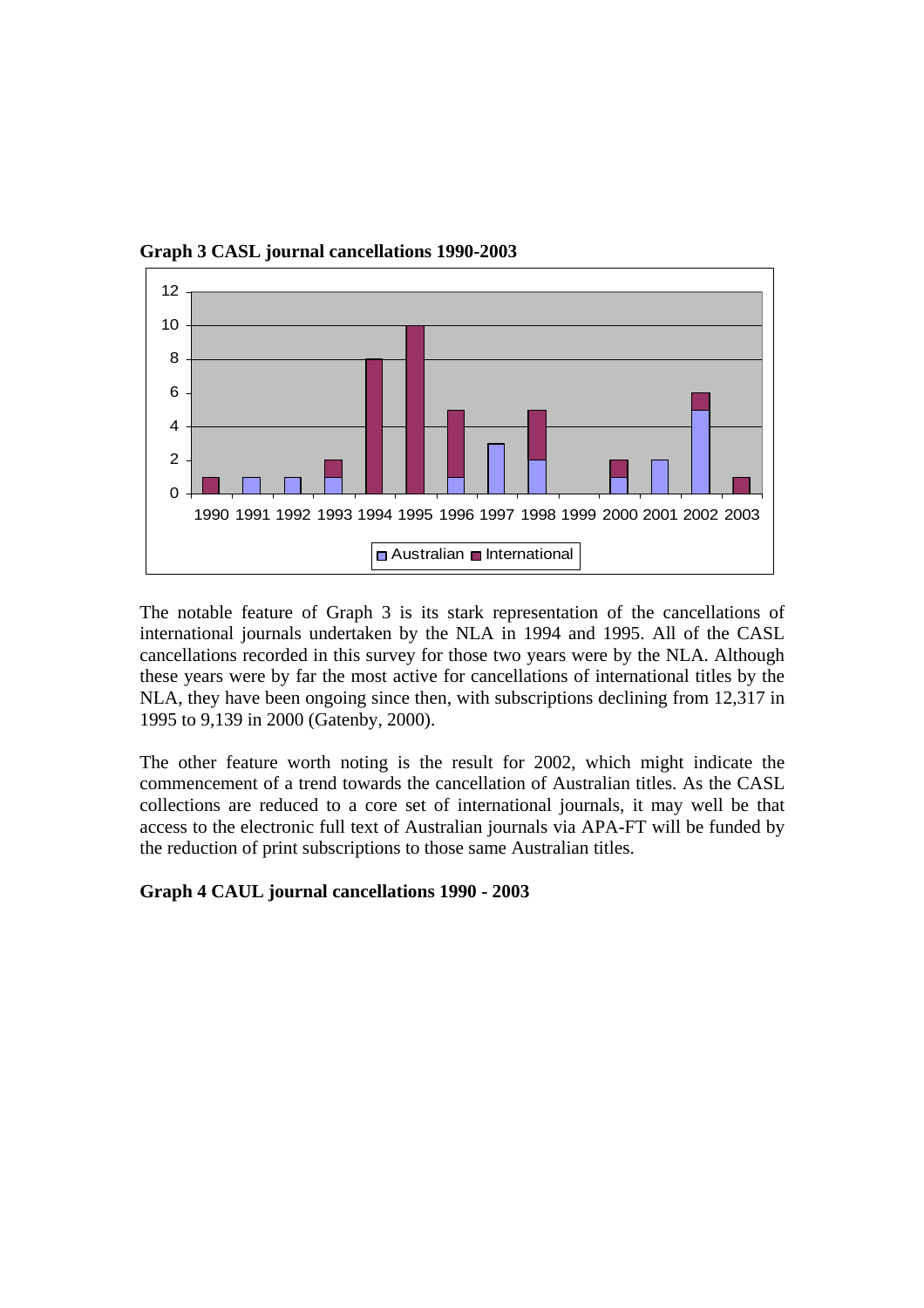

Graph 4 suggests that although cancellations by CAUL libraries had been ongoing throughout the early and mid-90s, the serials crisis only really began to seriously 'bite' in 1998. This evidence supports recent research based on an analysis of the CAUL statistics – and studying new subscriptions as well as cancellations - which suggests that the CAUL collections of print serials continued to grow until 1998 (Genoni, 2004). This conclusion is, however, contrary to other uses of the CAUL statistics which date the serious decline in print serial subscriptions by CAUL libraries somewhat earlier than this (Batterham, 2000; Houghton, 2002; Houghton, Steele & Henty, 2003). Certainly there is no evidence in the figures presented above, however, to support the claim that 'in the five years to 1998 the number of journals purchased by Australia's 38 university libraries was reduced by almost half' (Steele, 2000, p.99). On the sample used in this survey, the reduction on CAUL subscriptions in these five years was 7%, and this is without allowing for the offset factor of new subscriptions.

It is clear that the economics of acquiring scholarly journals were putting pressure on acquisitions budgets throughout the course of the decade. Some cancellations did follow from this in the pre-1998 period, but the university libraries were not in a position to respond as the National Library did by radically reordering their priorities with regard to international journals. It would seem that the CAUL libraries therefore held out against massive cancellations until 1998. At this time they not only faced renewed financial pressure due to the further declining currency value, but they also had available a reasonable alternative in the form of electronic full text. Several of the CAUL libraries issued statements at the time indicating that the primary cause of the cancellations was financial (see for example; Monash University, 1998; Australian National University, 1999). Some of these statements, however, also pointed to the replacement of print journal subscriptions by electronic versions (Queensland University of Technology Library, 1998).

It should also be noted that many universities, as a resulting of acquiring ProQuest 5000 and similar aggregations, will have retrieved access to journals that they had previously cancelled in the early and mid-90s. Although this may be fortunate, it also points to the 'flukish' nature of (post)modern library collections, where content is determined by factors other than carefully considered selection decisions. The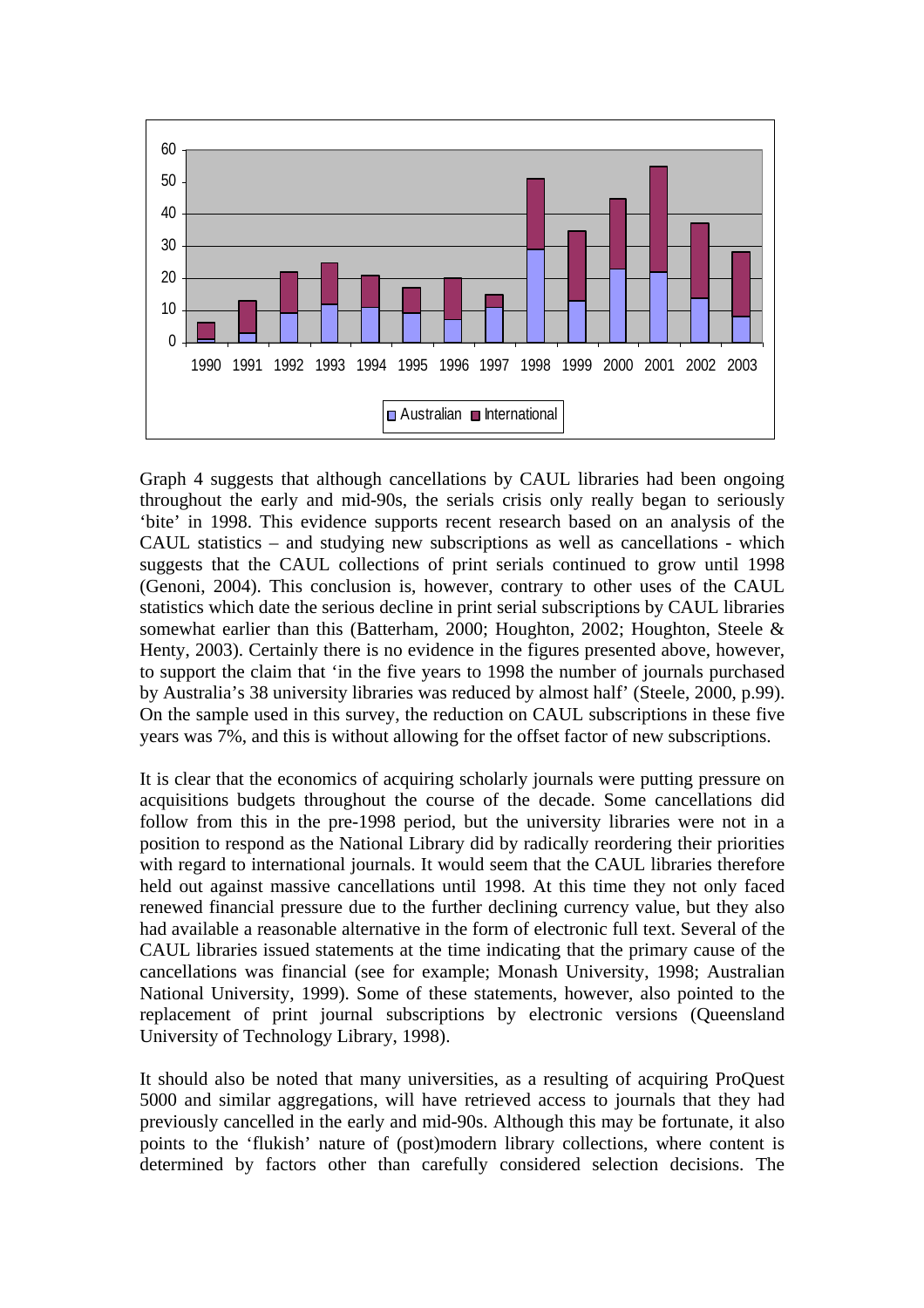haphazard nature of current collection development is starkly highlighted in these cases, however, as libraries may be left with a gap in their 'holdings' due to the limited availability of older content provided by the aggregations.

**Graph 5 All cancellations of Australian and international journals, 1990-2003**



Graph 5 illustrates the pattern of cancellations after 1990 incorporating the results for both the CASL and CAUL libraries. The impact of the currency crises of 1998 and 2001 are apparent, and 1998 is again notable as the year in which the number of cancellations rose sharply to a level which has continued to exceed that recorded for 1990-1997. Again it should be noted that the result for 2003 is likely to have been reduced by incomplete data.

It is also worth noting that the cancellation of international titles has surpassed that of Australian titles in 11 of the 14 years, despite the fact that the Australian titles have commenced from a considerably larger 'base' number (ie in all this survey recorded 1038 subscriptions to Australian journals, and 612 to international journals).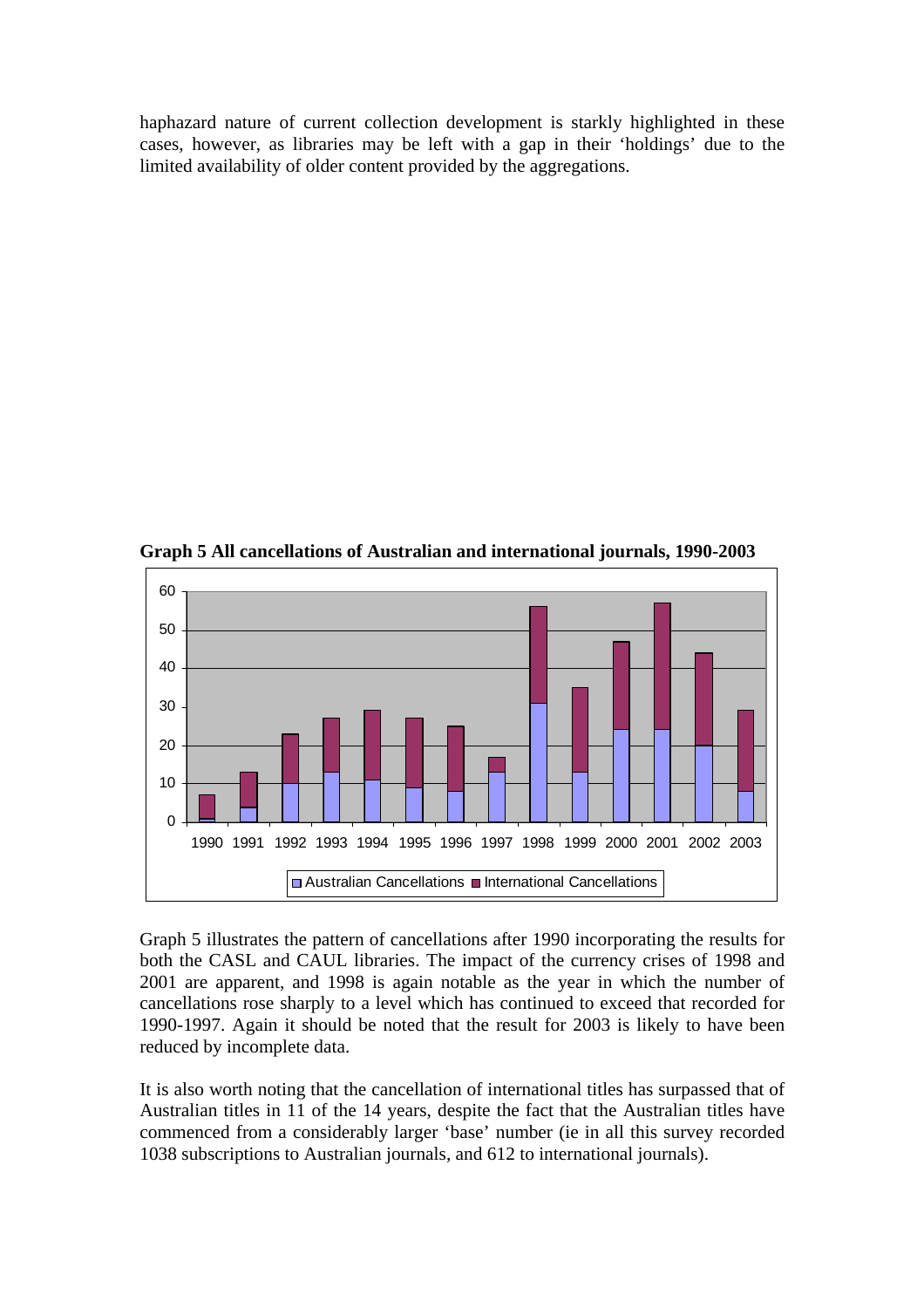#### **Discussion and conclusion**

The results of this investigation indicate the general trends in journal cancellations for Australian research libraries for the period post-1990. It also establishes that there were differences between the CASL and CAUL libraries.

The CASL libraries cancellation activity during this period was dominated by the NLA's reduction in international journals instigated in 1994. There is also evidence of a more recent CASL willingness to cancel Australian titles, and this may be associated with their availability via the APA-FT database.

The CAUL libraries cancelled a higher proportion of international than Australian journals during this period. There was a small peak in cancellations in 1993 corresponding with a decline in the value of the Australian dollar, and a major loss of subscriptions in 1998 following a further currency devaluation. Since that time cancellations have continued at a high level, peaking again at the time of yet another currency crisis in 2001. It is highly likely that these later cancellations have been underpinned by the replacement of the content of both Australian and international journals by access to electronic full text.

Assessing exactly why cancellations have occurred is, however, increasingly difficult to determine with certainty. The reasons for the cancellations undertaken by the National Library in 1994-95 and by the CAUL libraries in 1998 can be identified with confidence, as they have been placed on the public record. Even at these times, however, a narrow focus on the economic factors can hide some of the broader environmental issues. The CAUL statistics, for example, reveal that new subscriptions continued at a healthy rate for much of the 1990s (Genoni, 2004), and at least some cancellations are therefore likely to have been attributable to the usual shifts in collecting priorities that occur for most libraries.

 The causes of cancellations occurring since 1998 are less certain, in that the 'pushand-pull' impact of economic and technological issues become almost impossible to separate. Economic factors – both rising prices and a fluctuating currency - may well be providing the impetus, but it is equally certain that both CASL and CAUL libraries are attracted by the opportunities offered by aggregations to supply new content and improve access to their 'collections'. This inevitably entails some cancellations from the existing print subscriptions, and the strategy is not without risk. Aggregations may only be an interim form of delivery for electronic content, and there are a number of commentators who are prepared to warn of the dangers they present (Quinn, 2001; Friend, 2003; Ball, 2004)

Notwithstanding the unresolved issues regarding aggregations and the challenges they pose to some of the traditional principles of collection development, it is likely that most users of university based library services and collections have not suffered a significant loss of content as a result of the cancellations of print subscriptions. This conclusion is tentative, however, and requires an examination of the subscription fate of journals which – for whatever reason – have not been made available electronically. Particularly important in this regard is the suggestion that some journals will cease publication if they fail, or are refused the opportunity, to make content available via aggregations (Friend, 2003; Thorin, 2003).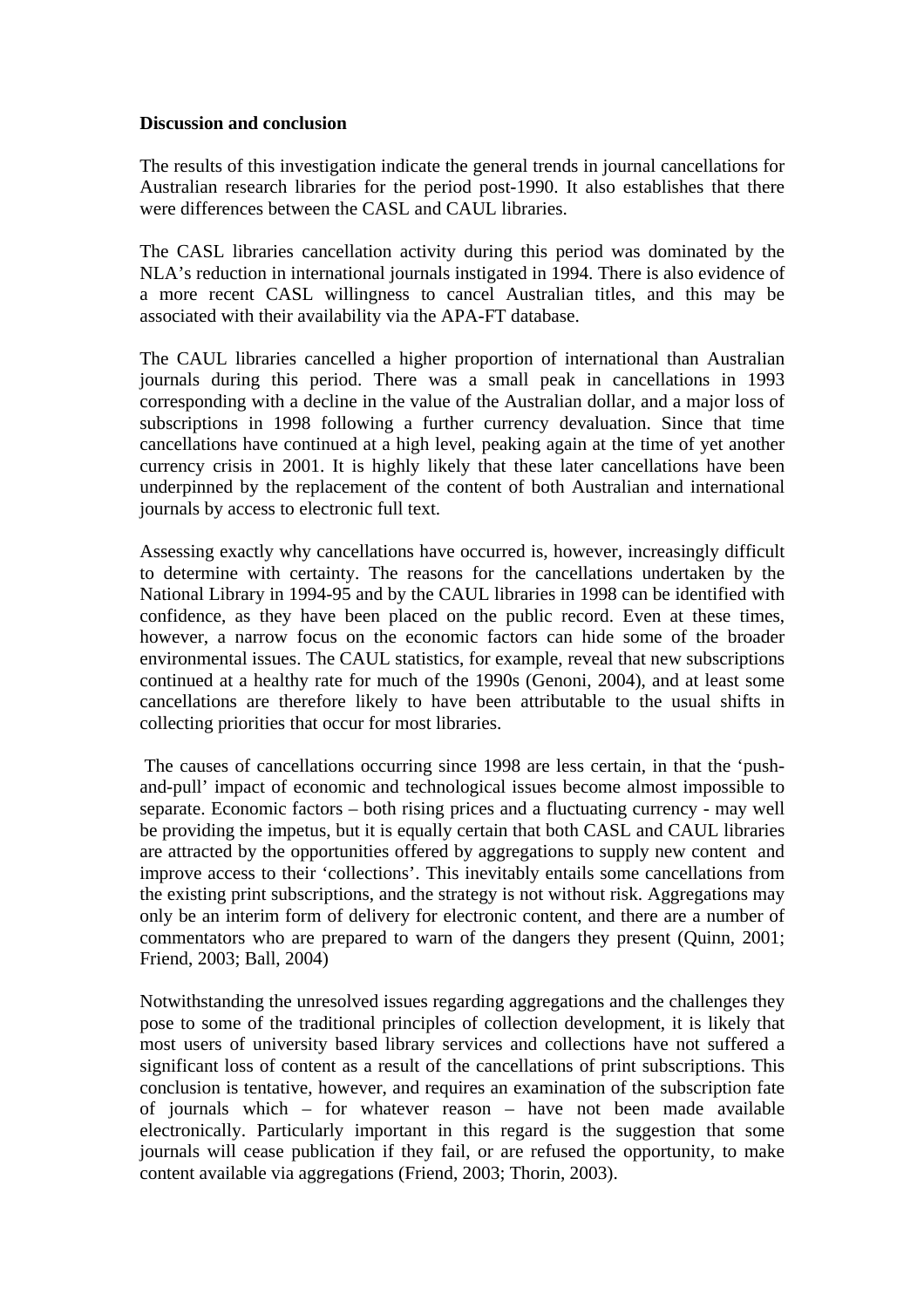From the data presented above it can be concluded that the 'losers' from post-1990 journal cancellations have been the users dependent on the CASL libraries for access to international journals. At the same time as these journals have been lost from the CASL collections, public access to content in university libraries has been increasingly restricted by the licensing agreements associated with their decision to 'go electronic'. Many of these licences restrict access via interlibrary loans, and some of the university libraries also prevent public 'walk in' access to their databases of electronic journals. Certainly the users of the CASL libraries are not being afforded the full advantages of an information environment in which remote desktop access to journal literature has become the norm against which measures of information disadvantage will be judged.

This point was addressed in the recommendations of the recent Senate report, *Libraries in the Online Environment*, which called for special Commonwealth funding to be made available to enable national site licences to be negotiated for 'a number of key databases' (Australia. The Senate, 2003, p66). In the absence of such funding, the focus of the NLA's *Electronic Information Resources Strategies and Action Plan* remains focussed on Australian content (National Library of Australia, 2002)

It appears inevitable, however, that if the CASL libraries continue to narrow their focus on national and state content - be it in print or electronic form - then this will have the affect of further reducing the information base available to the general public.

## *References*

Australia. The Senate. Environment, Communications, Information Technology and the Arts References Committee 2003, *Libraries in the Online Environment*, Canberra: Commonwealth of Australia.

http://www.aph.gov.au/Senate/committee/ecita\_ctte/online\_libraries/report/report.pdf

Australian National University 1999, *Library Newsletter*, 11, http://anulib.anu.edu.au/about/pubs/newsltr/newsletter11.pdf

Ball, D 2004, 'What's the "big deal", and why is it a bad deal for universities', *Interlending & Document Supply*, 32 (2), 117-125.

Brooks, S 2003, 'Academic journal embargoes and full text databases', *The Library Quarterly*, 73 (3), 243-260.

Batterham, R 2000, *The Chance to Change: Final Report by the Chief Scientist*, Canberra: Commonwealth of Australia.

CASL Consortium 2004, *Projects*, http://www.casl.org.au/projects.cfm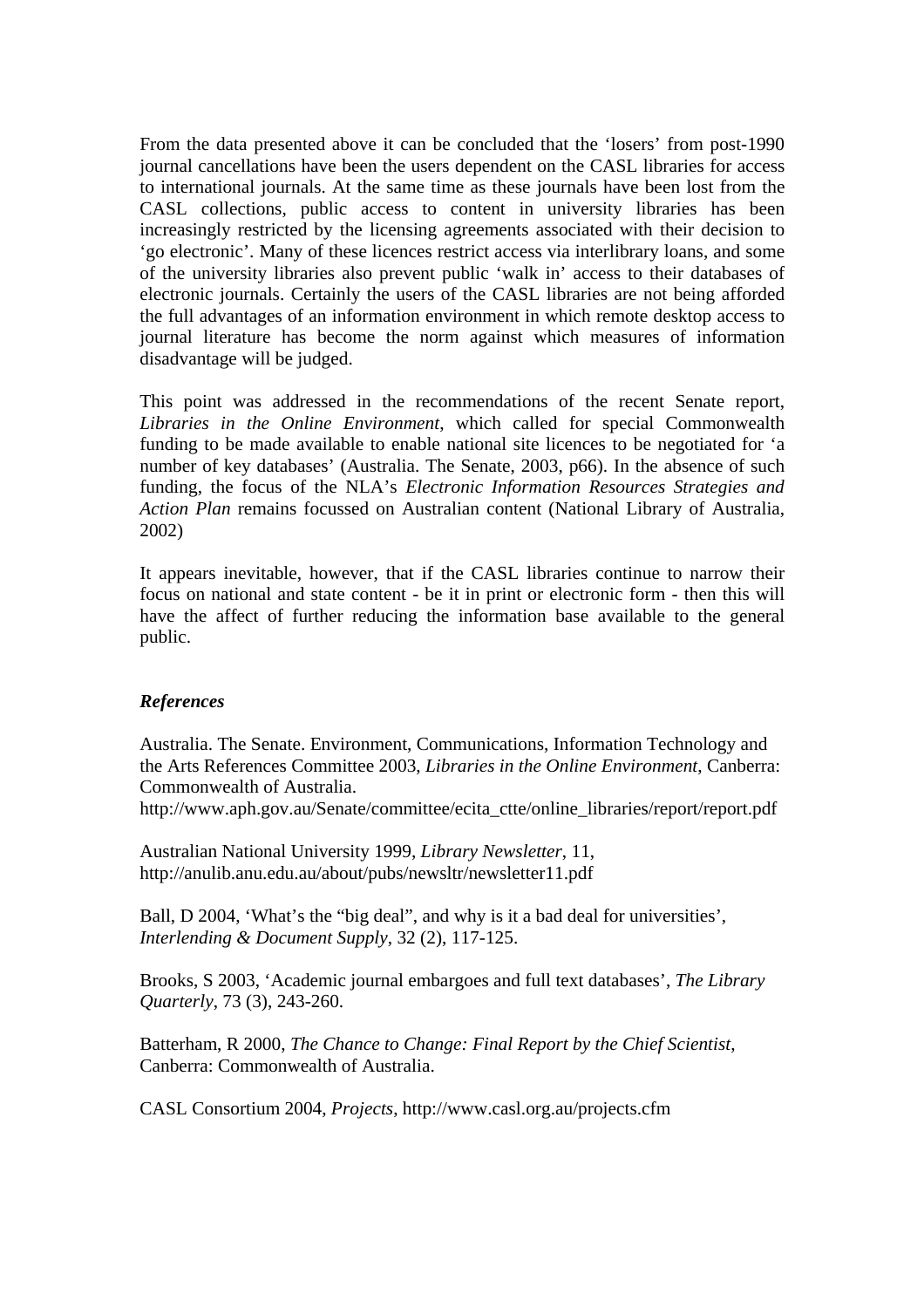Chrzastowski, T and Schmidt, K 1997, 'The serials cancellation crisis: national trends in academic library serial collections', *Library Acquisitions: Practice & Theory*, 21 (4), 431-443.

Friend, F 2003, 'Big deal – good deal? Or is there a better deal?', *Learned Publishing*, 16 (2), 153-155. http://puck.ingentaselect.com/vl=3835377/cl=20/nw=1/rpsv/cw/www/alpsp/09531513 /v16n2/contp1-1.htm

Gatenby, P 2000, 'The collecting of overseas journals by the National Library', http://www.nla.gov.au/nla/staffpaper/pgatenby2.html

Genoni, P 2004, 'Print serial cancellations in university libraries post 1990: what do the CAUL statistics reveal?', *AARL: Australian Academic & Research Libraries*, forthcoming.

Houghton, J 2002, 'The crisis in scholarly communication: an economic analysis', *VALA 2002: e-volving Information Futures: 11th Biennial Conference and Exhibition*, http://www.vala.prg.au/vala2002/2002pdf/16Houghton.pdf

Houghton, J, Steele, C and Henty, M 2003, *Changing Research Practices in the Digital Information and Communication Environment*, Canberra: Department of Education, Science and Training.

Jaguszewski, J and Probst, L 2000, 'The impact of electronic resources on serial cancellations and remote storage decisions in academic research libraries', *Library Trends*, 48 (4), 799-820.

Maula, H and Talja, S 2003, 'Reasons for the use and non-use of electronic journals and databases: a domain analytic study in four scholarly disciplines', *Journal of Documentation*, 59 (6), 673-691.

Monash University, *The Information: Library News from the Campuses of Monash University*, 29, http://www.lib.monash.edu.au/libnews/issue29.htm

Morse, D and Clintworth, W 2000, 'Comparing patterns of print and electronic journal use in an academic health science library', *Issues in Science and Technology Librarianship*, 28, http://www.library.ucsb.edu/istl/00-fall/refereed.html

Nabe, J 2001, 'E-journal bundling and its impact on academic libraries: some early results', *Issues in Science and Technology Librarianship*, 30. http://www.library.ucsb.edu/istl/01-spring/article3.html

National Library of Australia 1995, *NLA 35th Annual Report 1994-95*. <http://www.nla.gov.au/policy/annrep95/community.html>

National Library of Australia 2002, *Electronic Information Resources Strategies and Action Plan 2002-2003*, <http://www.nla.gov.au/policy/electronic/resourcesplan2002.html>